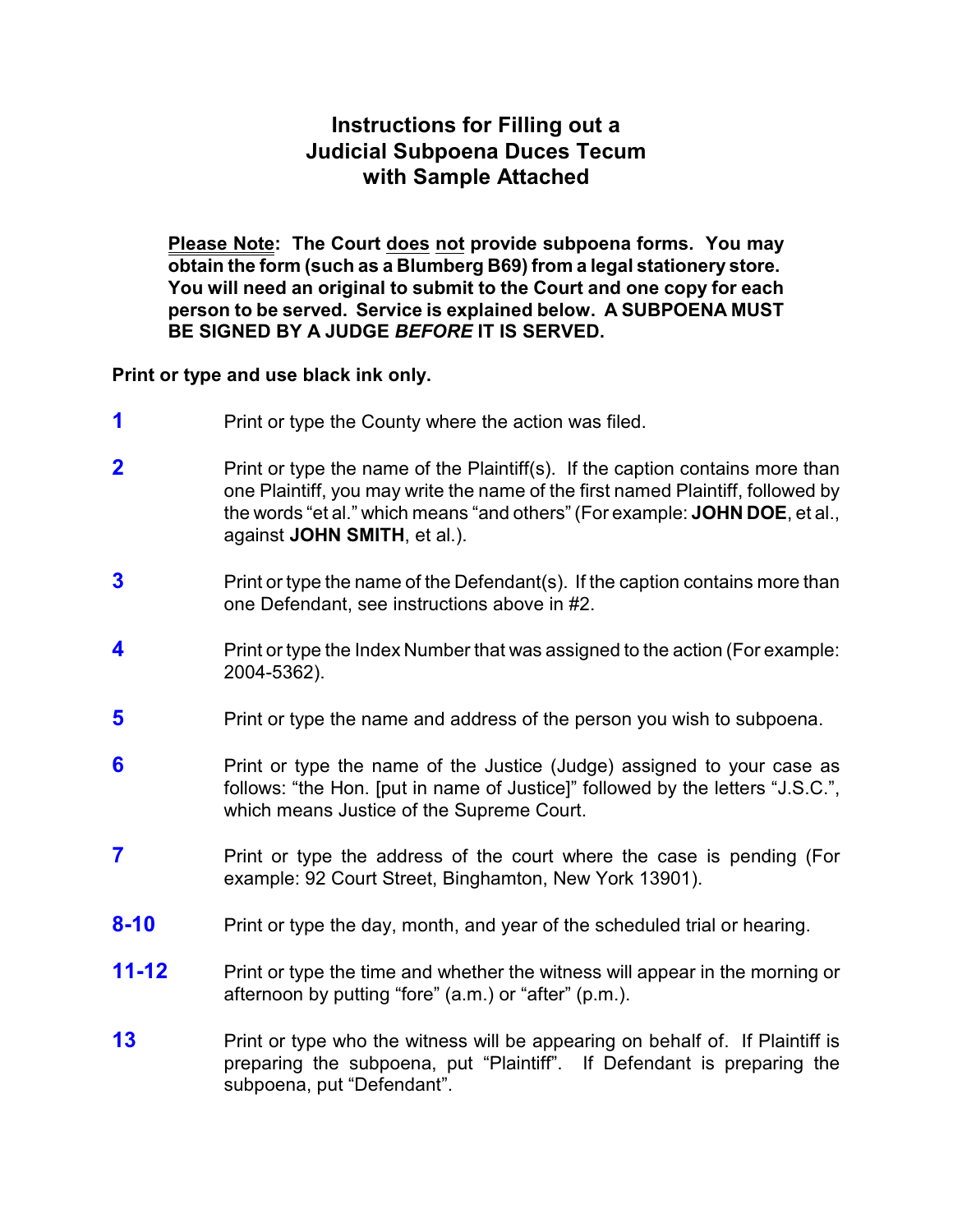- **14** Describe any items you are requesting the witness to bring to Court, such as relevant documents or other items.
- **15** Print or type the name of the Judge assigned to your case again.
- **16** Print or type the word "Justices".
- **17** Print or type the address of the court again.
- **18-20** Leave the spaces blank for the date, month and year as it will be completed by the Court.
- **21** Leave this blank as this is where the Judge will sign.
- **22** Cross out the words "Attorney for" and indicate whether you are the Plaintiff or Defendant. Print or type your name, address, and telephone number underneath.

After you have filled out the subpoena, bring it to the Court Clerk's Office. The Clerk will forward it to the Judge and inform you when it is signed. DO NOT go directly to chambers. After it has been "So Ordered," a subpoena must be served in the same manner as a summons.

A subpoena fee must be paid when a subpoena is served (see, Civil Practice Law and Rules, "CPLR" for short, §2303). Effective January 1, 1989, the subpoena fee for attendance is \$15.00. You should check CPLR §8001(a) for information on fees and to confirm that the fee has not been changed. You may check the CPLR at any Public Access Law Library.

The person serving the subpoena must be 18 years of age or older and can not be a party to the case (CPLR §2103[a]). The papers may be delivered by a professional process server, a friend, or a non-party relative of the proper age. The proper manner of service is largely set out in Article 3 of the CPLR, which should be consulted before service is made.

Please note that there is information that must be completed on the reverse side of the subpoena as well.